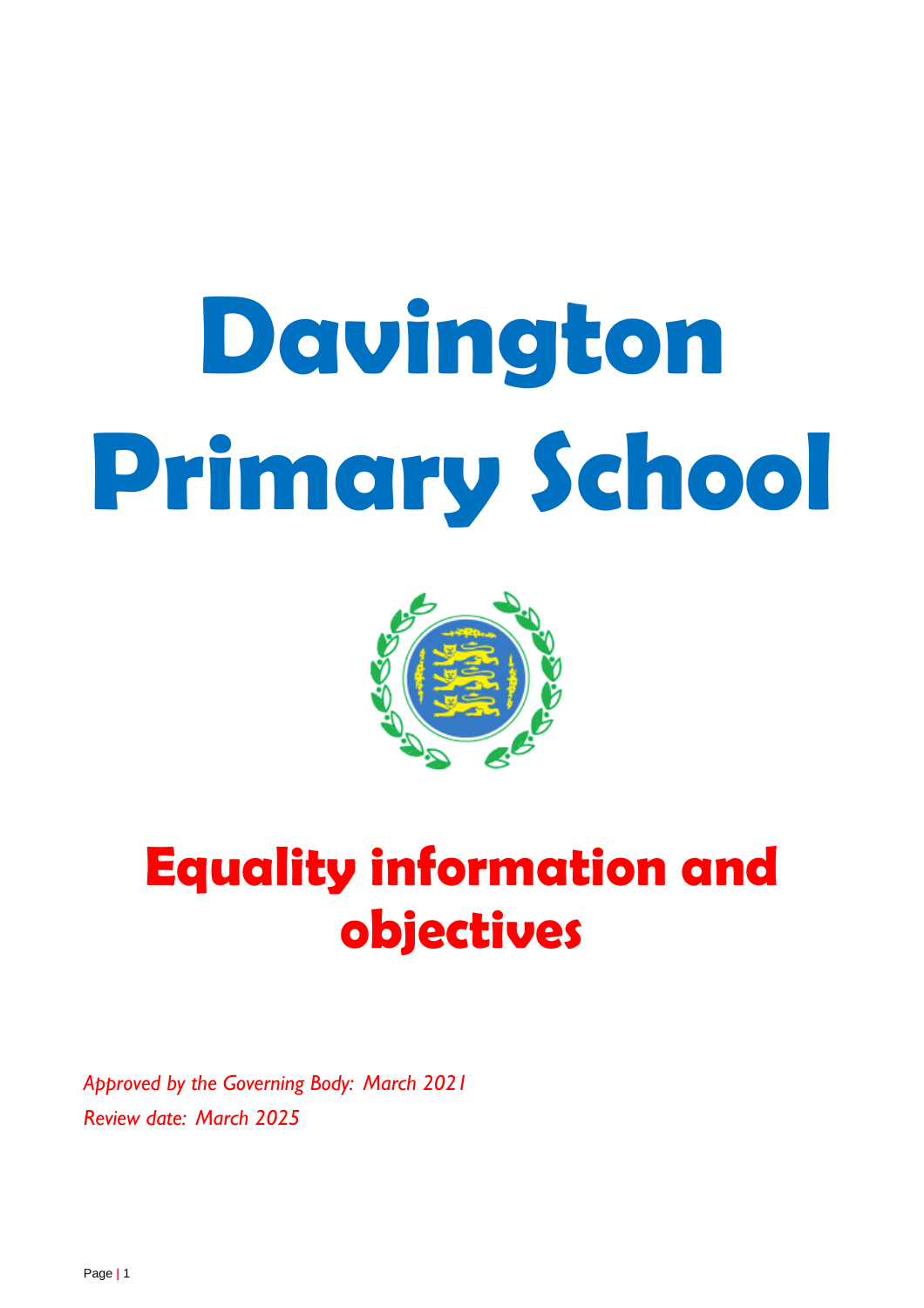### **Contents**

<span id="page-1-0"></span>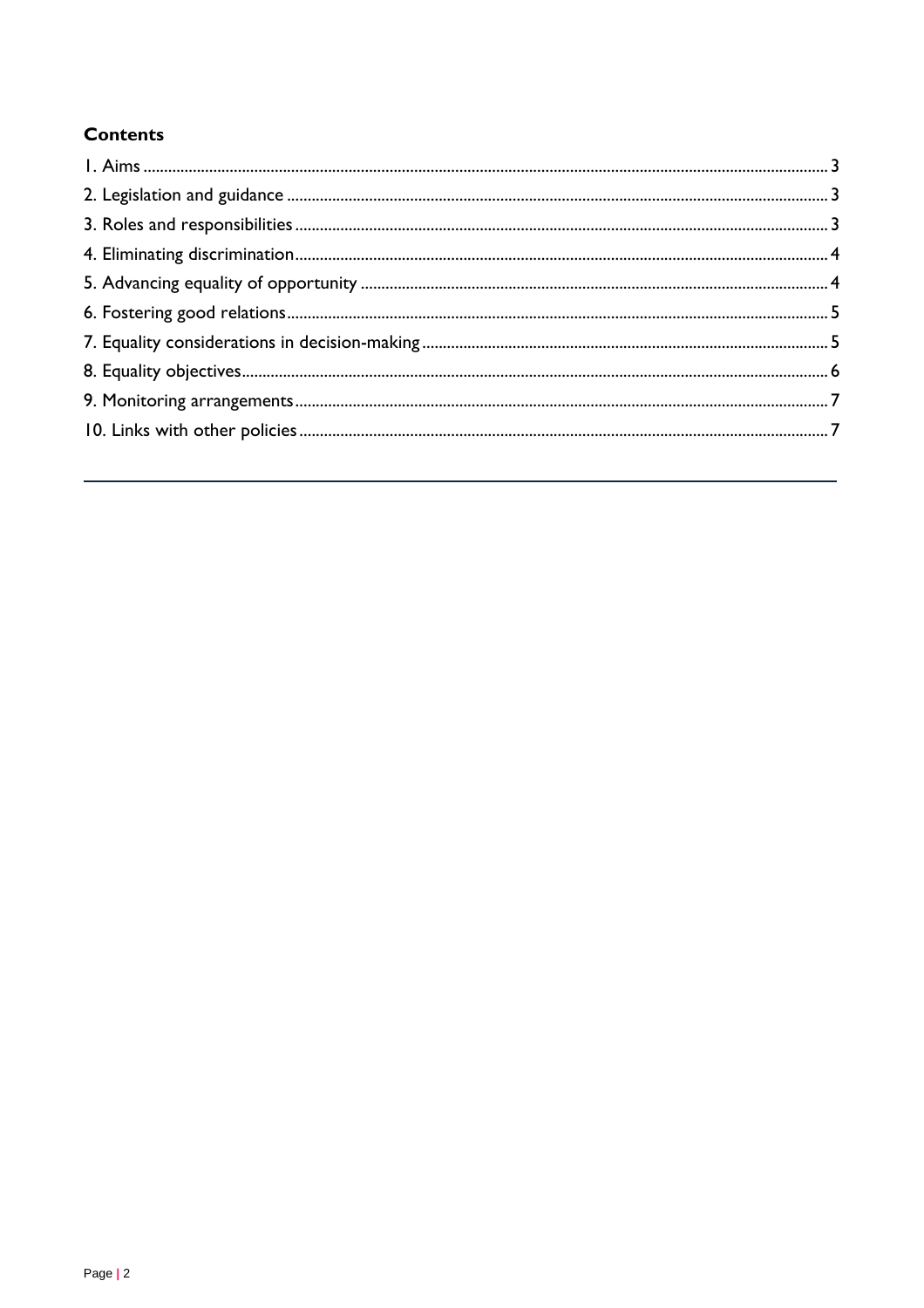#### **1. Aims**

Our school aims to meet its obligations under the public sector equality duty by having due regard to the need to:

- Eliminate discrimination and other conduct that is prohibited by the Equality Act 2010
- Advance equality of opportunity between people who share a protected characteristic and people who do not share it
- Foster good relations across all characteristics between people who share a protected characteristic and people who do not share it

#### <span id="page-2-0"></span>**2. Legislation and guidance**

This document meets the requirements under the following legislation:

- [The Equality Act 2010,](http://www.legislation.gov.uk/ukpga/2010/15/contents) which introduced the public sector equality duty and protects people from discrimination
- [The Equality Act 2010 \(Specific Duties\) Regulations 2011,](http://www.legislation.gov.uk/uksi/2011/2260/contents/made) which require schools to publish information to demonstrate how they are complying with the public sector equality duty and to publish equality objectives

This document is also based on Department for Education (DfE) guidance: The Equality Act 2010 [and schools.](https://www.gov.uk/government/publications/equality-act-2010-advice-for-schools) 

#### <span id="page-2-1"></span>**3. Roles and responsibilities**

The governing body will:

- Ensure that the equality information and objectives as set out in this statement are published and communicated throughout the school, including to staff, pupils and parents
- Ensure that the published equality information is updated at least every year, and that the objectives are reviewed and updated at least every 4 years
- Delegate responsibility for monitoring the achievement of the objectives on a daily basis to the Headteacher

The equality link governor will:

- Meet with the designated member of staff for equality every year, and other relevant staff members, to discuss any issues and how these are being addressed
- Ensure they're familiar with all relevant legislation and the contents of this document
- Attend appropriate equality and diversity training
- Report back to the full governing board regarding any issues

The Headteacher will:

- Promote knowledge and understanding of the equality objectives amongst staff and pupils
- Monitor success in achieving the objectives and report back to governors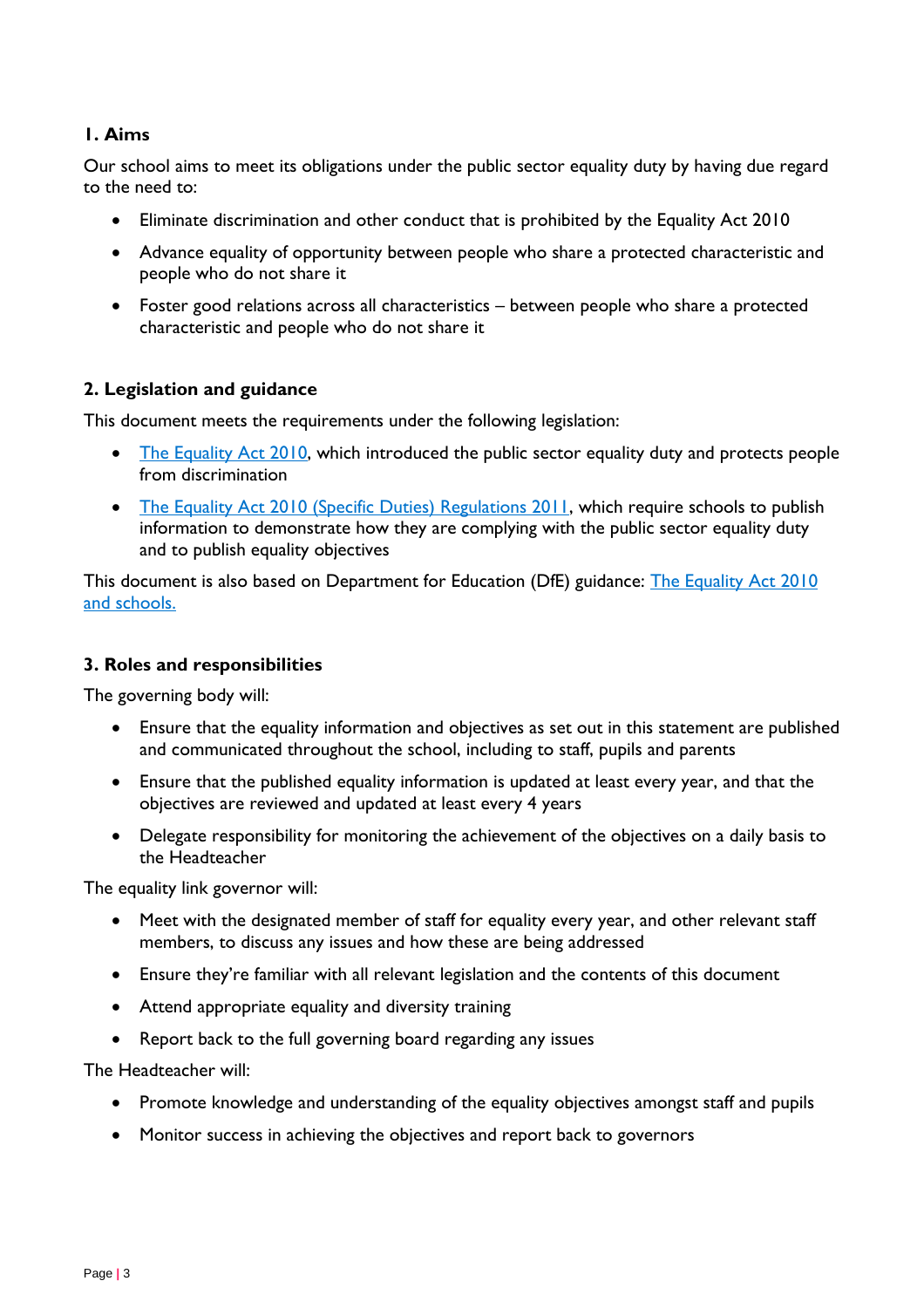The designated member of staff for equality will:

- Support the Headteacher in promoting knowledge and understanding of the equality objectives amongst staff and pupils
- Meet with the equality link governor every year to raise and discuss any issues
- Support the Headteacher in identifying any staff training needs, and deliver training as necessary

All school staff are expected to have regard to this document and to work to achieve the objectives as set out in section 8.

#### <span id="page-3-0"></span>**4. Eliminating discrimination**

The school is aware of its obligations under the Equality Act 2010 and complies with nondiscrimination provisions.

Where relevant, our policies include reference to the importance of avoiding discrimination and other prohibited conduct.

Staff and governors are regularly reminded of their responsibilities under the Equality Act, for example during meetings. Where this has been discussed during a meeting it is recorded in the meeting minutes.

The school has a designated member of staff for monitoring equality issues, and an equality link governor. They regularly liaise regarding any issues and make senior leaders and governors aware of these as appropriate

#### <span id="page-3-1"></span>**5. Advancing equality of opportunity**

As set out in the DfE guidance on the Equality Act, the school aims to advance equality of opportunity by:

Removing or minimising disadvantages suffered by people which are connected to a particular characteristic they have (e.g. pupils with disabilities, or gay pupils who are being subjected to homophobic bullying)

Taking steps to meet the particular needs of people who have a particular characteristic (e.g. enabling Muslim pupils to pray at prescribed times)

Encouraging people who have a particular characteristic to participate fully in any activities (e.g. encouraging all pupils to be involved in the full range of school societies)

In fulfilling this aspect of the duty, the school will:

- Publish attainment data each academic year showing how pupils with different characteristics are performing
- Analyse the above data to determine strengths and areas for improvement, implement actions in response and publish this information
- Make evidence available identifying improvements for specific groups (e.g. declines in incidents of homophobic or transphobic bullying)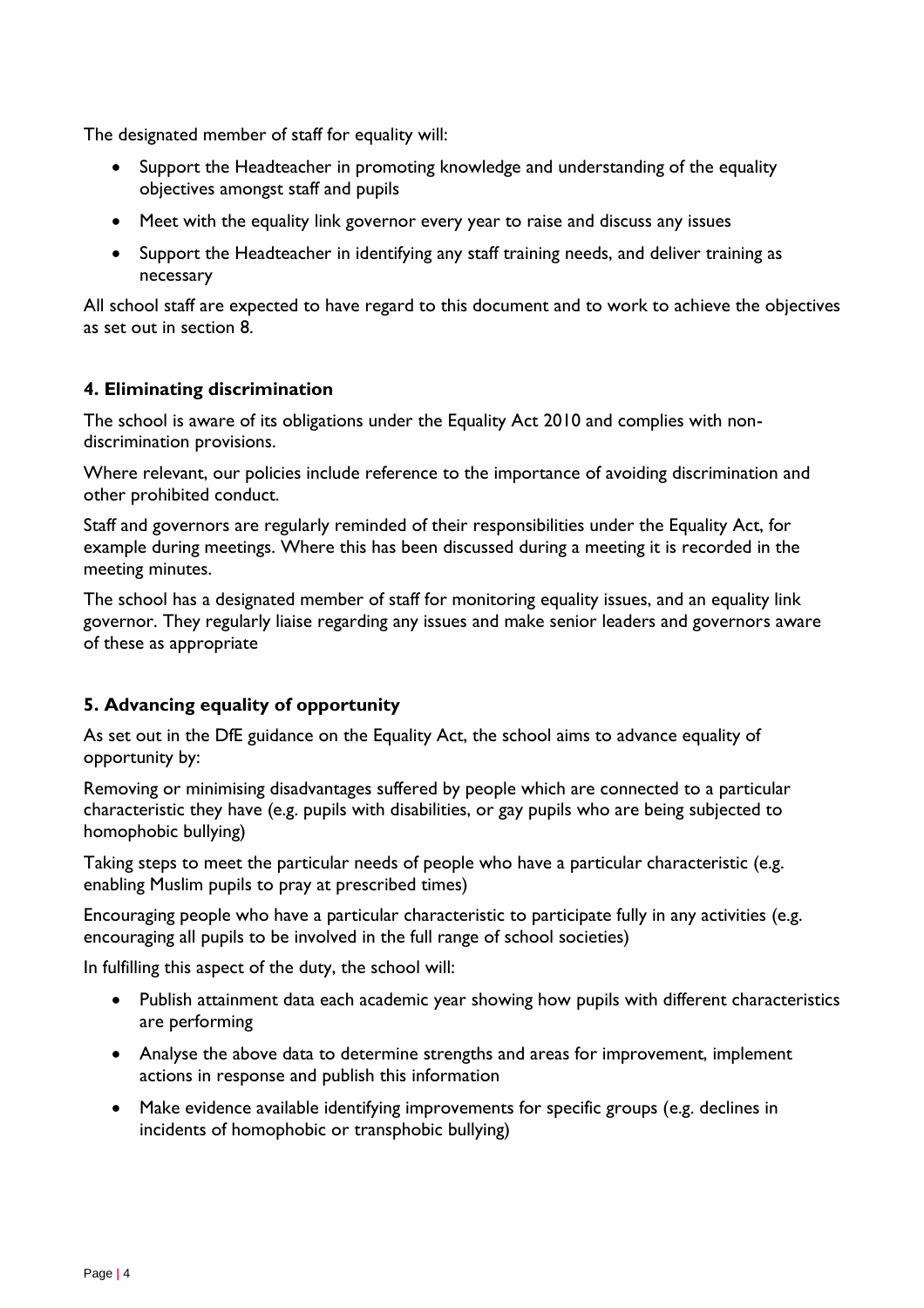Publish further data about any issues associated with particular protected characteristics, identifying any issues which could affect our own pupils

#### <span id="page-4-0"></span>**6. Fostering good relations**

The school aims to foster good relations between those who share a protected characteristic and those who do not share it by:

- Promoting tolerance, friendship and understanding of a range of religions and cultures through different aspects of our curriculum. This includes teaching in RE and personal, social, health and economic (PSHE) education, but also activities in other curriculum areas. For example, as part of teaching and learning in English/reading, pupils will be introduced to literature from a range of cultures
- Holding assemblies dealing with relevant issues. Pupils will be encouraged to take a lead in such assemblies and we will also invite external speakers to contribute
- Working with our local community. This includes inviting leaders of local faith groups to speak at assemblies, and organising school trips and activities based around the local community
- Encouraging and implementing initiatives to deal with tensions between different groups of pupils within the school. For example, our school council has representatives from different year groups and is formed of pupils from a range of backgrounds. All pupils are encouraged to participate in the school's activities, such as sports clubs. We also work with parents to promote knowledge and understanding of different cultures

We have developed links with people and groups who have specialist knowledge about particular characteristics, which helps inform and develop our approach

#### <span id="page-4-1"></span>**7. Equality considerations in decision-making**

The school ensures it has due regard to equality considerations whenever significant decisions are made.

The school always considers the impact of significant decisions on particular groups. For example, when a school trip or activity is being planned, the school considers whether the trip:

- Cuts across any religious holidays
- Is accessible to pupils with disabilities
- Has equivalent facilities for boys and girls

<span id="page-4-2"></span>The school keeps a written record (known as an Equality Impact Assessment) to show we have actively considered our equality duties and asked ourselves relevant questions. This is recorded at the same time as the risk assessment when planning school trips and activities. The record is completed by the member of staff organising the activity and is stored electronically with the completed risk assessment.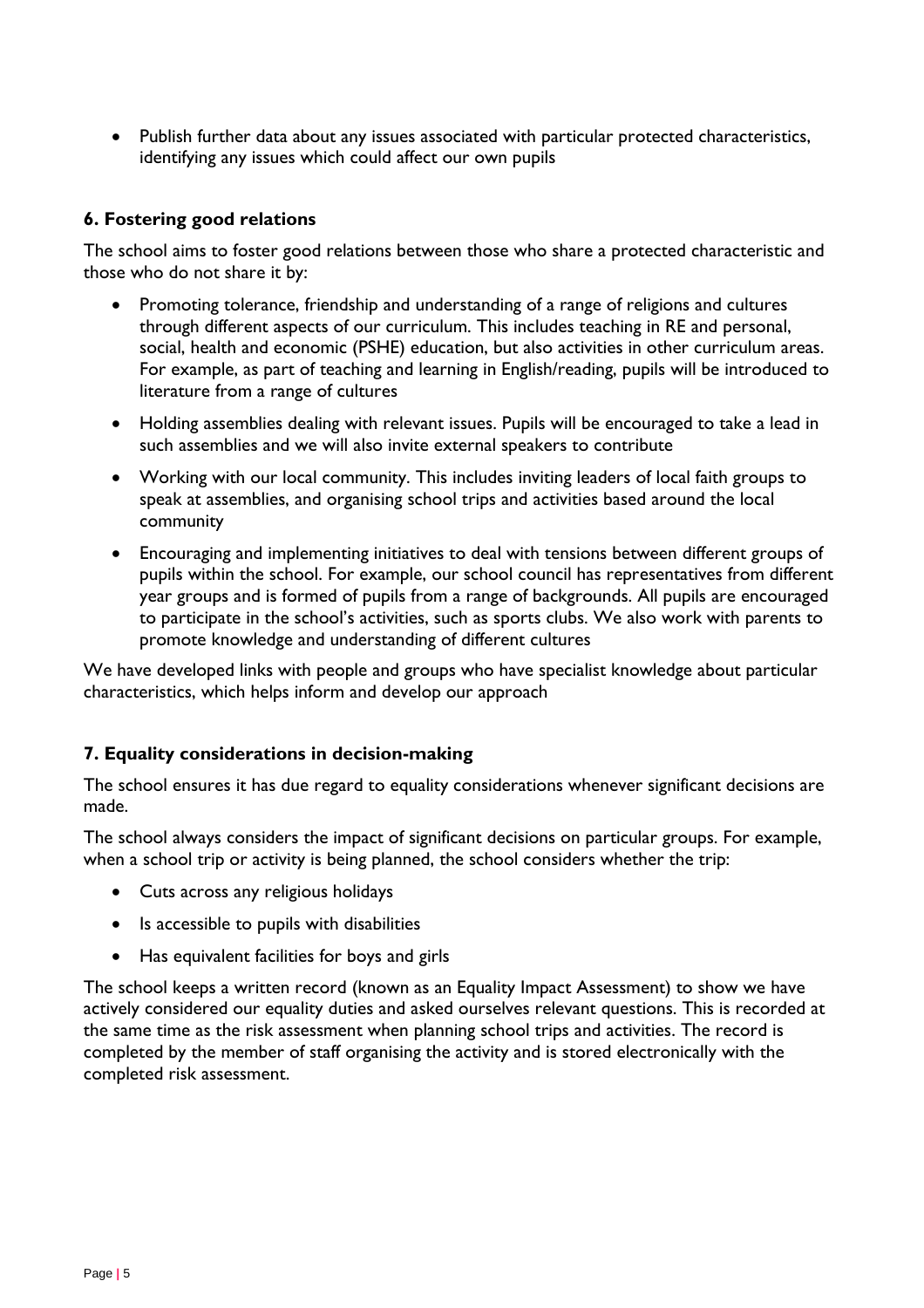#### **8. Equality objectives to be achieved by March 2022**

#### **Objective 1**

Narrow the gap with access to digital learning

Why we have chosen this objective:

 The gap in children's experiences accessing digital learning was evident during periods of remote/home learning.

To achieve this objective we plan to:

- Develop further access to devices for learning in school.
- Promote online activities through homework tasks.
- Offer further support and advice to families where required regarding accessing online learning.

Progress we are making towards this objective:

• High uptake of Teams during lockdown 3.

#### **Objective 2**

Improve attendance rates of disadvantaged pupils to meet a target of 95%, in line with all pupils

Why we have chosen this objective:

 Attendance particularly within the FSM group of our school community is below that of all pupils and below our target of 95%. March 2021 attendance of FSM children is 90.6% (All pupils is 95.7%)

To achieve this objective we plan to:

Support families further regarding their concerns/reasons for keeping children at home.

Progress we are making towards this objective:

• Celebrate class attendance

#### **Objective 3**

Improve knowledge, skills and attitudes to enable pupils to appreciate and value difference and diversity

Why we have chosen this objective:

 Linked with Objective 3, this is a vital development area to promote good relationships and respect

To achieve this objective we plan to:

 Further evaluate curriculum areas to ensure children experience a range of literature and other sources of information from a range of cultures and backgrounds

Progress we are making towards this objective:

 We have a carefully planned PSHE/RE curriculum to promote valuing difference and diversity